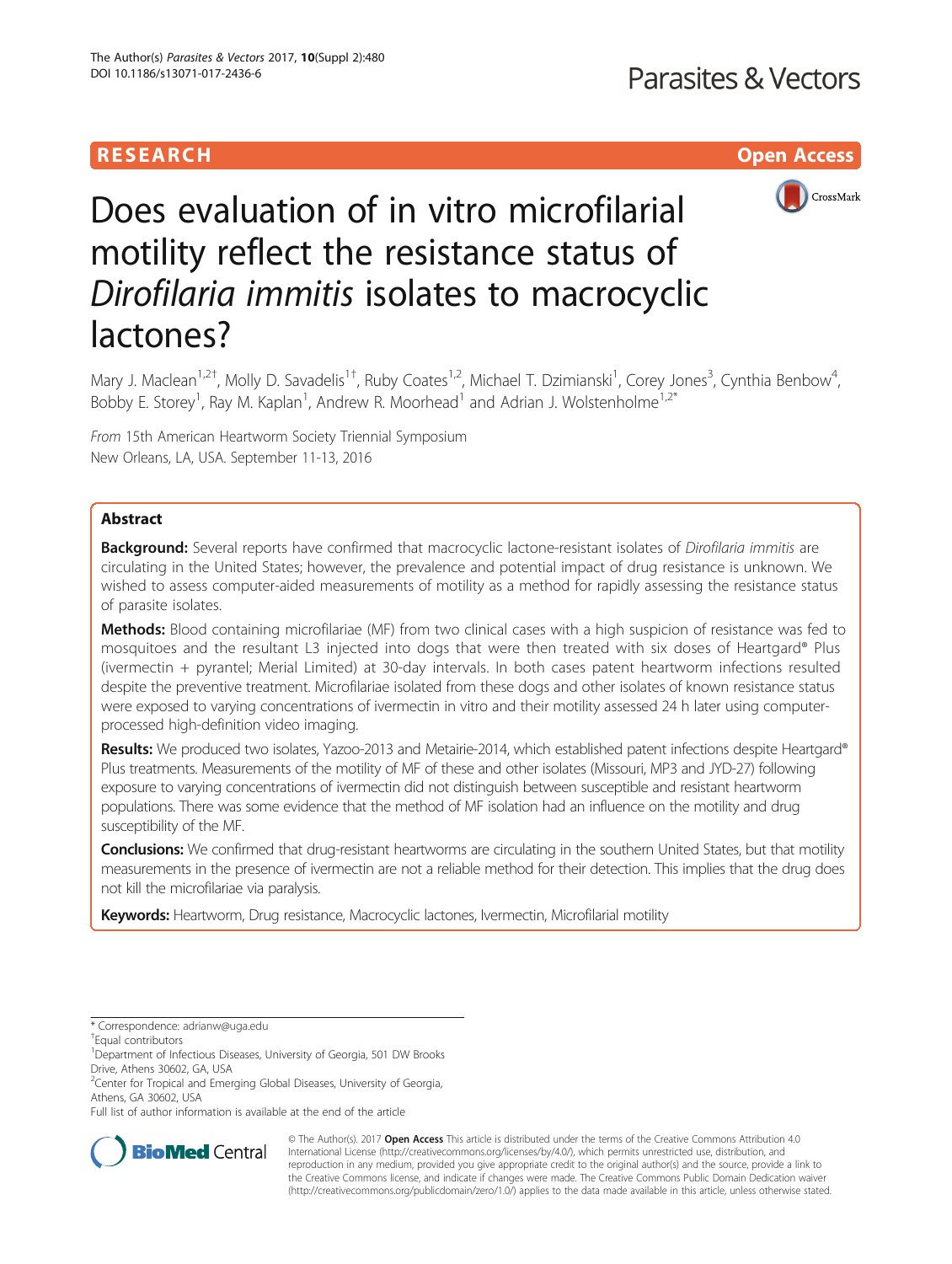# Background

Dirofilaria immitis, the canine heartworm, is one of the most pathogenic parasitic helminths infecting small companion animals [[1\]](#page-5-0). Infection in domesticated dogs and wild canids is widespread in the United States and other parts of the world. In domestic dogs the disease is prevented by prophylactic administration of one of several macrocyclic lactone (ML) products approved for this indication. These drugs have been shown to be 100% effective against the establishment of patent infections and the occurrence of subsequent disease when given in accordance with the manufacturers' instructions [\[2](#page-5-0)–[4](#page-5-0)]. The MLs are the only class of drug currently used for heartworm prophylaxis. Reports suggestive of drug failures (loss of efficacy), however, have been accumulating for more than 10 years [\[5](#page-5-0)–[7\]](#page-5-0) and recently the existence of resistant isolates of D. immitis has been unequivocally confirmed by the establishment of patent infections under laboratory conditions despite the use of appropriate ML treatments [\[8](#page-5-0)–[11\]](#page-5-0). Most reports of ML resistance in D. immitis have focused on the Mississippi Delta region of the southern United States, an area of very high parasite challenge, but we do not know the frequency and geographic range of resistant isolates, and so it is difficult to assess the potential impact they might have on canine and feline health [[2, 11\]](#page-5-0). In large part this is because the confirmation of drug resistance in heartworms is timeconsuming and expensive. The in vivo microfilarial suppression test proposed by Geary et al. [[12\]](#page-5-0) appears to be useful, but there is still a need for a properly validated in vitro test for resistance. Evans et al. used a larval migration inhibition assay to measure the susceptibility of D. immitis L3 to MLs [[13\]](#page-5-0), but the concentrations of drug needed to prevent migration were much higher than those to which the larvae would be exposed to in vivo and the assay does not seem to be able to distinguish resistant from susceptible isolates [\[14](#page-5-0)]. Bourguinat et al. [[5, 6](#page-5-0), [15](#page-5-0)] used observations of microfilaria (MF) motility in a single concentration of ivermectin, described as twice the  $IC_{95}$ , to assess the susceptibility and resistance of some candidate ML-resistant isolates. The derivation of the  $IC_{95}$ , however, was by extrapolation from a limited number of observations at lower drug concentrations and the assays were dependent on visual observation and assessment of motility by an expert technician, which would limit the wider usefulness of the method.

The MLs are most effective against the infecting L3/L4 stage of the parasite life cycle, with clearance of circulating MF and any effects on the adult worms requiring much higher drug concentrations [\[16](#page-5-0)]. Microfilariae are by far the most convenient stage of the life cycle to use in any resistance assay, however, because they can be easily obtained from infected animals using noninvasive methods.

Recently, we reported the application of computerprocessed high-definition video imaging (the 'Worminator') to measuring the motility of MF from D. immitis and Brugia malayi [\[17\]](#page-5-0). In this study, we evaluated the suitability of such methods for assessing the drug resistance status of several D. immitis isolates of known resistance status. Such experiments required the isolation and characterization of some new resistant isolates, Yazoo-2013 and Metairie-2014, and a description of these isolates is provided in this article.

# **Methods**

## Isolation of Yazoo-2013 and Metaririe-2014

Male purpose-bred beagles were purchased from Covance Inc. (Princeton, NJ, USA) with no previous exposure to macrocyclic lactones. Dogs were infected by subcutaneous injection of D. immitis L3. Thirty days after inoculation of D. immitis L3, dogs were administered Heartgard® Plus (ivermectin + pyrantel; Merial Limited) according to manufacturer's recommendations. A total of six monthly treatments of Heartgard® Plus were administered every 30 days. Microfilariae concentrations were determined using thick smears as described [\[18\]](#page-5-0).

# Yazoo-2013

Yazoo-2013 was isolated from a 2-year-old intact male Doberman pinscher that resided in Yazoo City, Mississippi, USA. Trifexis® (milbemycin oxime + spinosad; Elanco) was administered at a weight-appropriate dose beginning at 8 months of age. Per preventive heartworm treatment standards, this dog was heartworm negative when Trifexis® was first given in September 2011 and remained so for another test in July 2012. The owner purchase history verified that drug was purchased monthly through July 2013, when the dog tested antigen and MF positive. The owner was considered highly compliant and attentive to treatment by the attending veterinarian, and reported that the dog took the drug tablet willingly every month and did not vomit after administration. The same day the dog tested positive, Trifexis® was administered to prevent transmission before beginning adulticidal treatment, and blood was sent to the University of Georgia 30 days later for feeding to mosquitoes. This produced  $100$   $L_3$ , which were evenly divided and injected subcutaneously into two male purpose-bred beagles. Thirty days after infection with  $L_3$  each dog was administered Heartgard® Plus according to weight. Administration of Heartgard® Plus was repeated every 30 days for a total of 6 months after infection. One month after the final administration of Heartgard® Plus, blood was drawn to perform thick smears and an IDEXX SNAP® test to detect MF and heartworm antigen, respectively. Both dogs were MF and antigen positive 7 months after they were infected.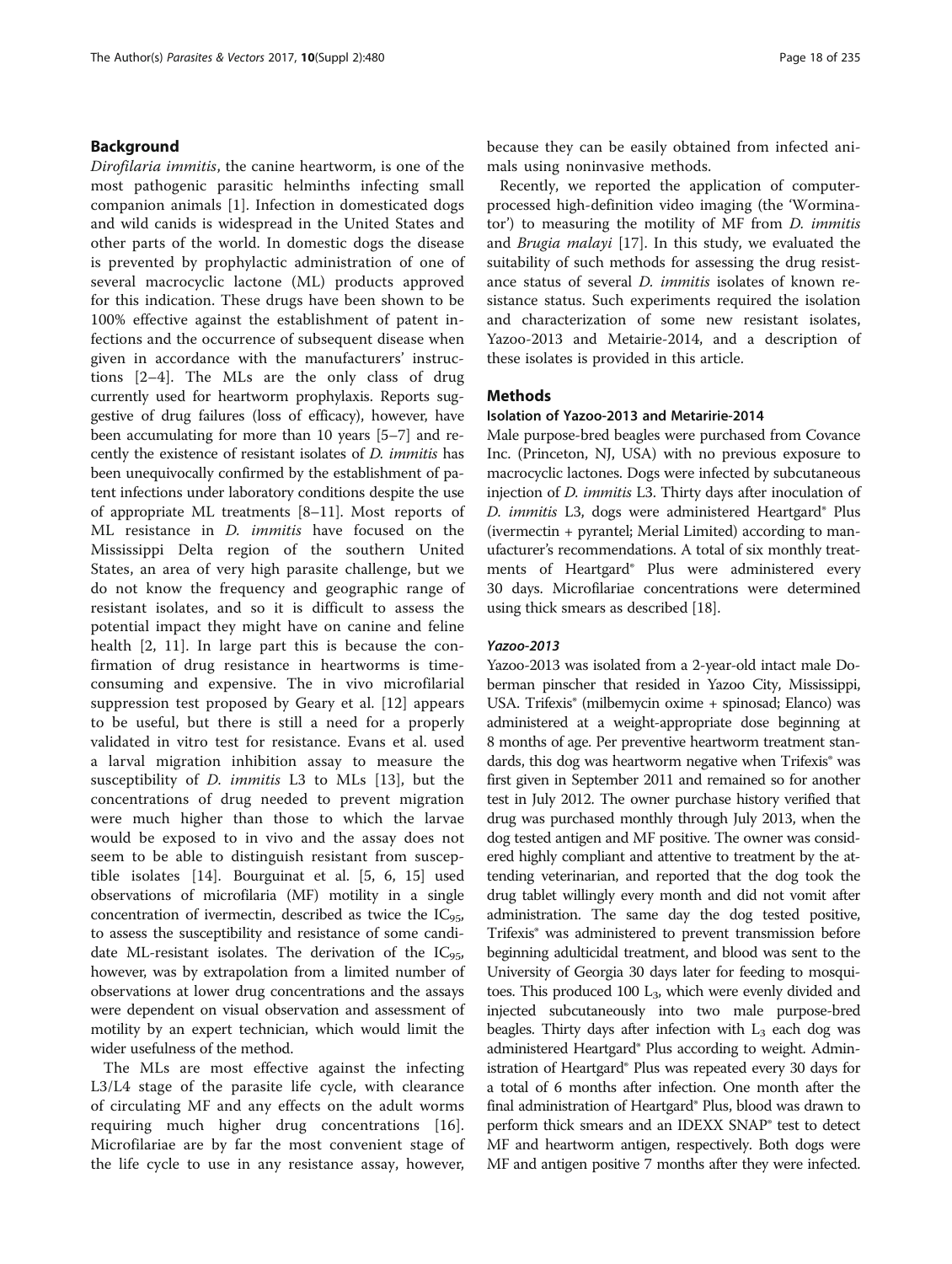Microfilaremia increased in both dogs for several months, peaking at 3675 microfilariae per milliliter (MF/mL) in Dog 1 (Yazoo-2013.1) at 411 days post infection and 5925 MF/ mL in Dog 2 at 348 days post infection (Table 1). Microfilaremic blood from Dog 2 was used to feed mosquitoes to produce 32  $L_3$  that were injected into a third dog. This infection was not challenged with ML treatment and is known as Yazoo-2013.2.

## Metairie-2014

The Metairie-2014 isolate was obtained from a 13-yearold spayed female English retriever that resided in Metairie, Louisiana and traveled to Mississippi for hunting trips. The owner had a perfect purchase record of heartworm preventives. This dog became heartworm positive while on Trifexis<sup>®</sup> in March 2011 but was treated with melarsomine and doxycycline and was amicrofilaremic and antigen negative by the end of the year. Trifexis® was used from December 2013 through June 2014, when the dog tested heartworm antigen and MF positive again. Microfilaremic blood was sent to the University of Georgia and fed to mosquitoes, producing five  $L_3$  that were injected subcutaneously into a 2-year-old male purpose-bred mongrel dog. A second blood sample was sent 2 weeks later and fed to mosquitoes, yielding an additional 95  $L_3$  that were injected into the same dog 9 days after the first five. Thirty days after all  $L_3$  had

Table 1 Blood microfilaremia associated with experimental infections with two suspected ML-resistant isolates of  $D$  immitistic

| Yazoo-2013.1       |       | Metairie-2014 |                     |        |  |
|--------------------|-------|---------------|---------------------|--------|--|
| Day post infection | Dog   | MF/mL         | Days post infection | MF/mL  |  |
| 212                | Dog 1 | 1             | 183                 | 0      |  |
|                    | Dog 2 | 11            |                     |        |  |
| 246                | Dog 1 | 75            | 215                 | 50     |  |
|                    | Dog 2 | 350           |                     |        |  |
| 286                | Dog 1 | 550           | 245                 | 1275   |  |
|                    | Dog 2 | 975           |                     |        |  |
| 320                | Dog 1 | 2400          | 280                 | 9325   |  |
|                    | Dog 2 | 4500          |                     |        |  |
| 348                | Dog 1 | 2950          | 323                 | 14,325 |  |
|                    | Dog 2 | 5925          |                     |        |  |
| 381                | Dog 1 | 2825          | 416                 | 32,175 |  |
|                    | Dog 2 | 3675          |                     |        |  |
| 411                | Dog 1 | 3675          | 665                 | 62,400 |  |
|                    | Dog 2 | 3675          |                     |        |  |
| 446                | Dog 1 | 2550          | 721                 | 75,500 |  |
|                    | Dog 2 | 4000          |                     |        |  |
|                    |       |               | 847                 | 54.275 |  |

Only one dog was used in the isolation of Metairie-2014. Heartgard Plus was administered to the dogs at 30, 60, 90, 120, 150 and 180 days post infection

been introduced, Heartgard® Plus was administered according to weight. Drug treatment was repeated every 30 days for the 6 months following infection. Following the final drug administration, blood was drawn monthly to perform a thick smear to detect MF, which were first detected 7 months after infection. Heartworm antigen was detected by IDEXX SNAP® test in March 2015. Although no SNAP test was performed in February, due to the presence of MF it is reasonable to assume that the dog was also antigen positive. Microfilaremia rose steadily from days 215 to 847 post infection, peaking at 75,500 MF/mL of blood (Table 1).

# Isolation of MF from canine blood

Microfilariae were isolated from canine blood by two methods. The first is the standard Filariasis Research Reagent Resource Center (FR3) protocol first developed by Sawyer and Weinstein [\[19\]](#page-5-0). Canine blood in heparinized tubes was diluted 1:11 with 0.2% saponin in 0.85% NaCl to lyse red blood cells (RBC). Tubes were shaken several times to mix blood and saponin before being placed in a 38 °C water bath for approximately 30 min; tubes were shaken again halfway through incubation. Tubes were centrifuged for 15 min at 2500 RPM, and supernatant was discarded before washing MF twice with PBS. The PBS supernatant was removed and replaced with pre-warmed RPMI 1640 with L-glutamine containing  $1\%$  ( $v/v$ ) penicillin/streptomycin (P/ S). Microfilariae were placed in a 37 °C incubator with 5%  $CO<sub>2</sub>$  for approximately 30 min before being counted.

The second method was developed by Franks and Stoll [[20\]](#page-5-0) and has been modified for use in our laboratory. Canine blood in heparinized tubes was centrifuged for 30 min at 2500 RPM before removing the top layer containing plasma and white blood cells. A 4:1 solution of 3.8% saline-citrate was added to bring the tube up to its original volume, and 1 mL of 15%  $(w/v)$  saponin was added for every 15 mL of blood. Tubes were shaken vigorously for 30 s before being centrifuged for 30 min at 2500 RPM. Supernatant was discarded and the pellet containing MF was washed twice with saline-citrate solution to remove any remaining RBC. Microfilariae were washed once with PBS before a final centrifugation for 4 min at 2500 RPM. The PBS supernatant was removed and replaced with pre-warmed RPMI 1640 with Lglutamine containing 1% P/S. Microfilariae were placed in a 37 °C incubator with 5%  $CO<sub>2</sub>$  for approximately 30 min before being counted. Microfilariae were diluted or concentrated to 4 to 5 MF/ $\mu$ L for the Metairie and Yazoo 2013–2.1 strains and to 2 MF/μL for the Yazoo 2013–1 strain.

# Motility assays

The motility of the MF after 24 h in culture was assayed as described by Storey et al. [[17](#page-5-0)], except that a heated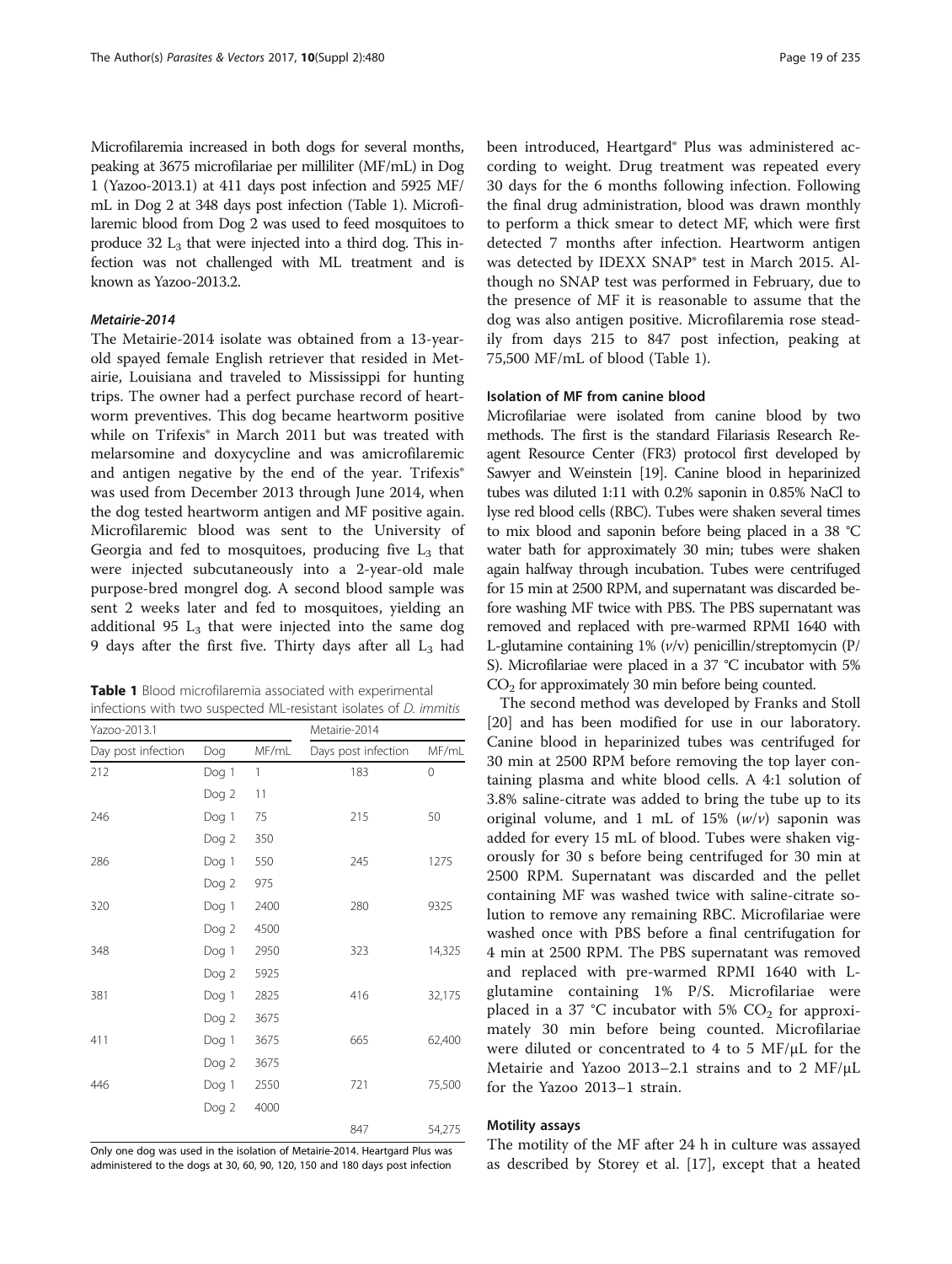stage top incubator (Tokai Hit model WSKM, Tokai Co. Ltd., Japan) was added to the microscope to maintain plates at 37 °C with 5%  $CO<sub>2</sub>$  while they were being analyzed. Concentration-dependent inhibition of motility by ivermectin was assayed and analyzed as previously described [\[17\]](#page-5-0). In all cases, experiments were carried out in triplicate ( $n = 4-5$ ).

# Results

# Motility of MF from ML-susceptible and resistant isolates and the effect of ivermectin

The motility of MF from these resistant isolates, plus the ML-resistant JYD and 'less-susceptible' MP3 [[21,](#page-5-0) [22](#page-6-0)] was compared with that of the susceptible Missouri strain (Fig. 1) using the Worminator system [[17](#page-5-0)]. There was no significant difference in the motility of Yazoo-2013.1 and Yazoo-2013.2 compared with Missouri, while Metairie was significantly more motile in the absence of any drug ( $p < 0.0001$ , two-way ANOVA, non-repeated measures) than all other strains.

The effects of incubation with ivermectin on the motility of the isolated MF from the various isolates was measured (Fig. 2). Incubation of Missouri and MP3 MF in the presence of ivermectin for 24 h (1 nM to 50  $\mu$ M) showed a concentration-dependent inhibition of motility with apparent IC<sub>50</sub> values of 8.4  $\pm$  1.6 μM and 5.8  $\pm$  1.3 μM, respectively (Table 2 and Fig. 2). Despite similar baseline motility, differences between the passages of Yazoo-2013 in the presence of ivermectin were noted; the Yazoo-2013.1 MF showed a concentration-dependent reduction in motility





 $(IC_{50} = 3.5 \pm 1.6 \,\mu M)$  while Yazoo 2013.2 MF did not (Table 2 and Fig. 2). Metairie-2014 MF remained more motile than the other isolates in all drug concentrations, but also showed a concentration-dependent reduction in motility  $(IC_{50} = 8.1 \pm 1.3 \mu M)$ . The reduction in motility never exceeded 50% for any isolate, even at the maximum concentration we used (50 μM). The JYD MF showed no reduction in motility when incubated with ivermectin.

The inconsistencies observed with the results obtained with different resistant isolates, and between different passages of the same isolate, prompted the examination of the effects of the purification method on the motility and apparent drug sensitivity of the MF. Microfilariae from two resistant isolates were used, Yazoo-2013.1 and Metairie-2014, which exhibited a concentration-dependent inhibition of motility, and the effects of our standard 'saponin' purification procedure were compared with those of an alternative sodium citrate- based procedure. No effects of the purification procedure were observed on the motility of the MF in the absence of the drug. A marked difference, however, was seen in the effects of incubation with ivermectin on the Metairie-2014 MF; there was no inhibition of motility at any concentration (Fig. [3](#page-4-0)). The purification method had no effect, however, on the response of the Yazoo-2013.1 MF to the drug (Fig. [3](#page-4-0)).

| Table 2 Inhibition of microfilariae motility by ivermectin in vitro |  |  |  |  |  |  |  |
|---------------------------------------------------------------------|--|--|--|--|--|--|--|
|---------------------------------------------------------------------|--|--|--|--|--|--|--|

| Strain         | $IC_{50}$ $µM$ IVM | Resistance status  |  |  |
|----------------|--------------------|--------------------|--|--|
| Missouri       | $8.4 + 1.6$        | susceptible        |  |  |
| MP3            | $5.8 \pm 1.3$      | 'less susceptible' |  |  |
| <b>JYD</b>     | N/A                | resistant          |  |  |
| Yazoo 2013-1   | $3.5 \pm 1.6$      | resistant          |  |  |
| Yazoo 2013-2.1 | N/A                | resistant          |  |  |
| Metairie       | $8.1 \pm 1.3$      | resistant          |  |  |

Microfilariae of the isolates were isolated and incubated with various concentrations of ivermectin for 24 h at 37 °C in a 5%  $CO<sub>2</sub>$  atmosphere. Motility was assessed using the 'Worminator' as described and the  $IC_{50}$ calculated using Prism 6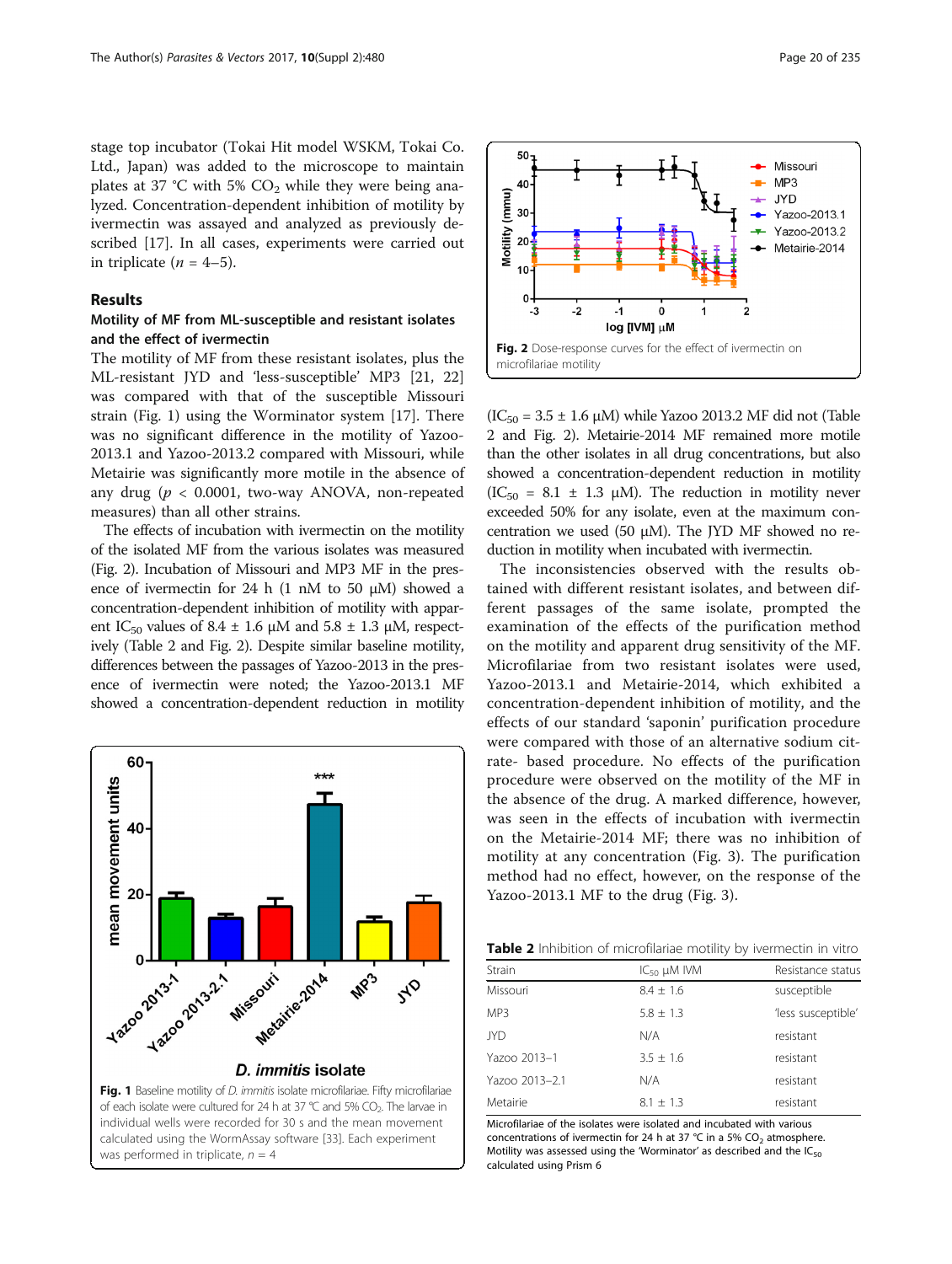<span id="page-4-0"></span>

# **Discussion**

Currently, the US Food and Drug Administration Center for Veterinary Medicine requires heartworm preventives to be 100% effective in preventing infection in order to be approved and licensed for use [\[7\]](#page-5-0). As described above, both Yazoo-2013 and Metairie-2014 isolates were able to establish patent infections in experimentally infected dogs despite six monthly drug challenges, unequivocally confirming their resistance to ML and that such parasites are in circulation in the United States [[8, 9](#page-5-0), [23\]](#page-6-0). Because considerable uncertainty remains about the current prevalence and the future impact of ML-resistant heartworms [\[2](#page-5-0), [11](#page-5-0), [12](#page-5-0), [24](#page-6-0)], there is a major research need to develop a rapid, reproducible, and reasonably inexpensive assay to monitor the baseline prevalence and geographic spread of such biotypes. In vitro assays for anthelmintic resistance typically use a surrogate life-stage, rather than that which is the target of the drug treatments, and many assays, including some for ML resistance, use motility or an aspect of motility, such as migration, as a phenotypic read-out [\[25](#page-6-0), [26](#page-6-0)]. We have previously described the use of a migration inhibition assay to measure the effects of MLs on D. immitis [[13](#page-5-0)] and of high definition video recordings to do the same for MF [\[17\]](#page-5-0). Because the MF are much easier to obtain than L3, for future field application, we chose to examine the possibility of developing an assay for ML resistance using this life-stage.

The results were somewhat confusing. In the initial studies, MF from one resistant isolate, JYD, predictably showed no concentration-dependent inhibition of movement; however, another isolate, Metairie-2014, did. The results with the third resistant isolate, Yazoo-2013, were even more confusing, with the MF from passage 2 showing no ML-dependent inhibition, while those from passage 1 did. The  $IC_{50}$  values for Metairie-2014 and Yazoo-2013 were similar, in fact lower, than those for the two susceptible isolates, Missouri and MP3, indicating that there were no significant quantitative differences between the resistant and susceptible isolates in their response to ivermectin in this assay. All of the dose– response curves we obtained were similar to those previously reported [[17\]](#page-5-0) and confirm that much higher concentrations of drug are required to inhibit larval movement in vitro than are effective in vivo [[27\]](#page-6-0). The difference in the numerical values of the  $IC_{50}$  reflects a difference in the calculation method. In our previous paper, the maximum value for inhibition was constrained to 100%, but because we never observed inhibition close to this in these experiments this constraint was not applied to the curves presented here. It is possible that using a drug other than ivermectin may work slightly better, as the use of eprinomectin seemed to work better than ivermectin in the L3 migration assay [[13\]](#page-5-0) and doramectin inhibits MF movement more robustly than ivermectin [\[17](#page-5-0)]. Cost considerations and solubility probably preclude the use of doramectin in a routine assay, however, and the discrepancy in concentration required for effects in vitro and in vivo remains. Eprinomectin also fails to distinguish between susceptible and resistant L3 in the LMIA [[14\]](#page-5-0).

An additional confounding factor was revealed by varying the purification method use to obtain the MF. Our standard protocol is based on that described by Sawyer and Weinstein [\[19\]](#page-5-0); when we compared the results with MF purified with this method with those purified by the method of Franks and Stoll [\[20](#page-5-0)], the apparent phenotype of the Metairie-2014 isolate changed from 'susceptible' to 'resistant.' We do not know the reason for this change, but one speculation is that the MF isolated via the 'saponin' method [\[19\]](#page-5-0) may be slightly more damaged than those isolated via the 'citrate' method [[20](#page-5-0)], and this may allow the drug to have a greater effect. The fact that the purification method only affected Metairie-2014 but not Yazoo-2013.2 might point to differences in the physical robustness of the two isolates, but this possibility needs further investigation.

Overall, our data suggest that simple motility measurements on MF are unlikely to form the basis of a robust assay for ML resistance in heartworm. This may not be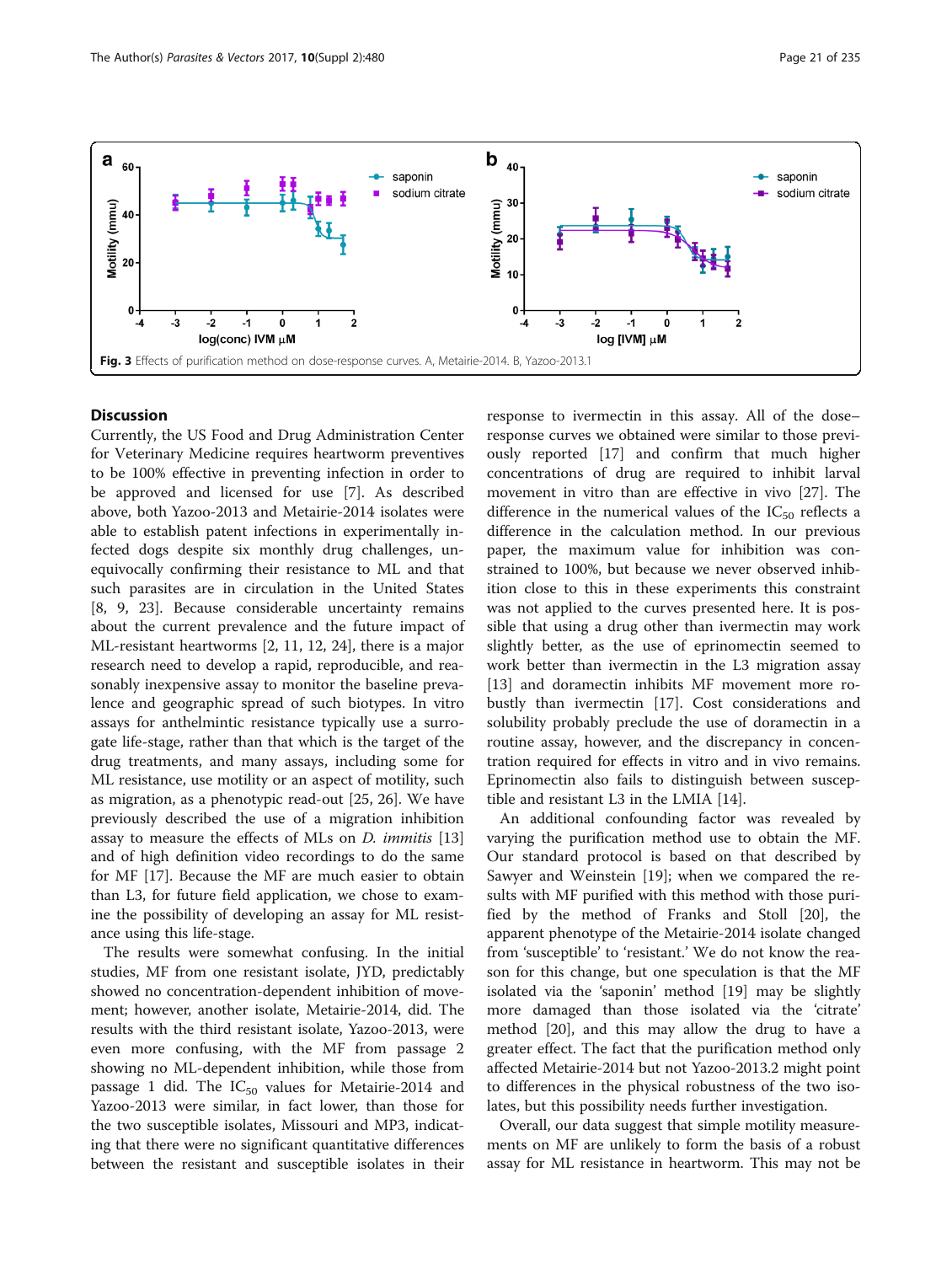<span id="page-5-0"></span>surprising, as the glutamate-gated chloride channels that are the molecular targets of the drugs [[28](#page-6-0)–[30\]](#page-6-0) have multiple roles in many other nematode species and do not appear to be expressed in the motor nervous system of MF [[31](#page-6-0)]. Taken together with evidence suggesting that the anti-MF effect of the MLs may require a contribution from the host immune system [\[27](#page-6-0), [32](#page-6-0)], our results indicate that motility of MF is not a reliable phenotype for detecting resistance in D. immitis. This likely reflects the fact that the drug concentrations experienced by the parasites in the host are several orders of magnitude lower than those required to inhibit motility in vitro. Thus, it would seem that inhibition of motility is not a mechanism of action for the ML drugs against D. immitis and thus is unlikely to be a mechanism of resistance. Data from this study indicate that for the moment an in vivo assay for resistance such as the microfilarial suppression test [12] may be the most useful means of determining whether resistance is present in a suspect case.

#### Abbreviations

IVM: Ivermectin; MF: Microfilariae; ML: Macrocyclic lactone; Mmu: Mean movement units

#### Acknowledgements

We thank the owners and veterinary practice staff for their cooperation in this project. MJM would like to thank Christopher Anna for help with data management.

#### Funding

This work was supported in part by Award R01AI103140 from the National Institutes of Health. Publication of the article was funded by the American Heartworm Society.

#### Availability of data and materials

All data generated or analyzed during this study are included in this published article.

#### About this supplement

This article has been published as part of Parasites and Vectors Volume 10 Supplement 2, 2017: Proceedings of the 15th American Heartworm Society Triennial Symposium 2016. The full contents of the supplement are available online at [https://parasitesandvectors.biomedcentral.com/articles/supplements](https://parasitesandvectors.biomedcentral.com/articles/supplements/volume-10-supplement-2) [/volume-10-supplement-2](https://parasitesandvectors.biomedcentral.com/articles/supplements/volume-10-supplement-2).

#### Consent to participate

Not applicable.

#### Authors' contributions

All authors have read and approved the final manuscript. Author contributions: AJW, ARM and RMK conceived and designed the study; MJM, MDS, RC, MTD, CJ, CB and BES performed the experiments; MJM, MDS and AJW analysed the data; AJW and MJM wrote the paper.

### Ethics approval

The animal experiments described in this paper were approved by the University of Georgia IACUC under Animal Use Protocol A2014 05–017.

#### Consent for publication

Not applicable.

#### Competing interests

The authors declare that they have no competing interests.

## Publisher's Note

Springer Nature remains neutral with regard to jurisdictional claims in published maps and institutional affiliations.

#### Author details

<sup>1</sup>Department of Infectious Diseases, University of Georgia, 501 DW Brooks Drive, Athens 30602, GA, USA. <sup>2</sup> Center for Tropical and Emerging Global Diseases, University of Georgia, Athens, GA 30602, USA. <sup>3</sup>Yazoo City Animal Hospital, Yazoo City, MS, USA. <sup>4</sup>Benbow Veterinary Services, Metairie, LA, USA

#### Published: 9 November 2017

#### References

- 1. Lee ACY, Montgomery SP, Theis JH, Blagburn BL, Eberhard ML. Public health issues concerning the widespread distribution of canine heartworm disease. Trends Parasitol. 2010;26:168–73.
- 2. Bowman DD. Heartworms, macrocylic lactones, and the specter of resistance to prevention in the United States. Parasit Vectors. 2012;5:138.
- 3. Bowman DD, Atkins CE. Heartworm biology, treatment and control. Vet Clin Small Anim. 2009;39:1127–58.
- 4. McCall JW. The safety-net story about macrocylic lactone heartworm preventives: a review, an update and recommendations. Vet Parasitol. 2005; 133:197–206.
- 5. Bourguinat C, Keller K, Bhan A, Peregrine A, Geary T, Prichard R. Macrocyclic lactone resistance in Dirofilaria immitis. Vet Parasitol. 2011;181:388–92.
- 6. Bourguinat C, Keller K, Blagburn B, Schenker R, Geary TG, Prichard RK. Correlation between loss of efficacy of macrocyclic lactone heartworm anthelmintics and P-glycoprotein genotype. Vet Parasitol. 2011;176:374–81.
- 7. Hampshire VA. Evaluation of efficacy of heartworm preventive products at the FDA. Vet Parasitol. 2005;133:191–5.
- 8. Bourguinat C, Lee ACY, Lizundia R, Blagburn BL, Liotta JL, Kraus MS, et al. Macrocyclic lactone resistance in Dirofilaria immitis: failure of heartworm preventives and investigation of genetic markers for resistance. Vet Parasitol. 2015;210:167–78.
- 9. Pulaski CN, Malone JB, Bourguinat C, Prichard R, Geary T, Ward D, et al. Establishment of macrocylic lactone resistant Dirofilaria immitis isolates in experimentally infected laboratory dogs. Parasit Vectors. 2014;7:494.
- 10. Cima G. Heartworm preventive resistance is real. JAVMA. 2013;243:1230.
- 11. Wolstenholme AJ, Evans CC, Jimenez PD, Moorhead AR. The emergence of macrocyclic lactone resistance in the canine heartworm, Dirofilaria immitis. Parasitology. 2015;142:1249–59.
- 12. Geary TG, Bourguinat C, Prichard RK. Evidence for macrocyclic lactone anthelmintic resistance in Dirofilaria immitis. Top Companion Anim Med. 2011;26:186–92.
- 13. Evans CC, Moorhead AR, Storey BE, Wolstenholme AJ, Kaplan RM. Development of an in vitro bioassay for measuring susceptibility to macrocyclic lactone anthelmintics in Dirofilaria immitis. Int J Parasitol - Drugs Drug Res. 2013;3:102–8.
- 14. Evans CC, Moorhead AR, Storey BE, Blagburn BL, Wolstenholme AJ, Kaplan RM. Evaluation of the larval migration inhibition assay for detecting macrocyclic lactone resistance in Dirofilaria immitis. Vet Parasitol. 2017;246: 76-81.
- 15. Bourguinat C, Keller K, Prichard RK, Geary TG. Genetic polymorphism in Dirofilaria immitis. Vet Parasitol. 2011;176:368–73.
- 16. Bowman DD, Mannella C. Macrocyclic lactones and Dirofilaria immitis microfilariae. Top Companion Anim Med. 2011;26:160–72.
- 17. Storey B, Marcellino C, Miller M, Maclean M, Mostafa E, Howell S, et al. Utilization of computer processed high definition video imaging for measuring motility of microscopic nematode stages on a quantitative scale: "the Worminator". Int J Parasitol – Drugs Drug Res 2014;4:233-243.
- 18. McCall JW, Genchi C, Kramer LH, Guerrero J, Venco L. Heartworm disease in animals and humans. Adv Parasitol. 2008;66:193–285.
- 19. Sawyer TK, Weinstein PP. Studies on microfilariae of dog heartworm Dirofilaria immitis - separation of parasites from whole blood. J Parasitol. 1963;49:39–45.
- 20. Franks MB, Stoll NR. The isolation of microfilariae from blood for use as antigen. J Parasitol. 1945;31:158–62.
- 21. Blagburn BL, Arther RG, Dillon AR, Butler JM, Bowles JV, von Simson C, et al. Efficacy of four commercially available heartworm preventive products against the JYD-34 laboratory strain of Dirofilaria immitis. Parasit Vectors. 2016;9:191.